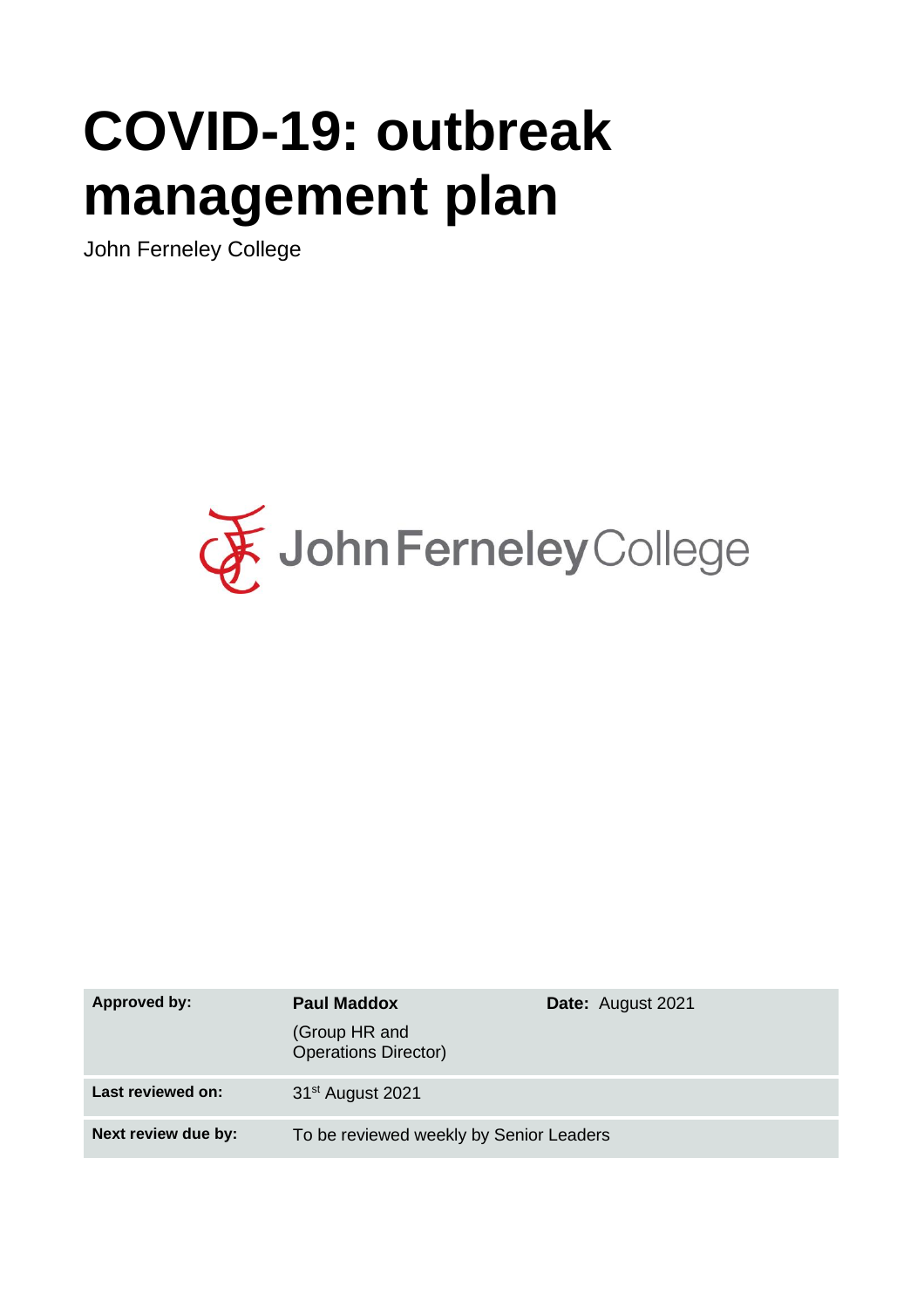# **Contents**

| 8. Appendix 1: Leicestershire County Council Stages of Outbreak Management6-8 |  |
|-------------------------------------------------------------------------------|--|

# **1. Introduction**

This plan is based on the [contingency framework for managing local outbreaks](https://www.gov.uk/government/publications/coronavirus-covid-19-local-restrictions-in-education-and-childcare-settings) of COVID-19 and the [schools](https://www.gov.uk/government/publications/actions-for-schools-during-the-coronavirus-outbreak)  [operational guidance,](https://www.gov.uk/government/publications/actions-for-schools-during-the-coronavirus-outbreak) published by the Department for Education (DfE).

We will only implement some, or all, of the measures in this plan in response to recommendations provided by our local authority (LA), directors of public health (DsPH), Public Health England (PHE) health protection team or the national government.

It may be necessary to implement these measures in the following circumstances:

To help manage a COVID-19 outbreak within the school. Actions will be considered when either of the following thresholds are met:

- **There are 5 positive cases amongst students or staff who are likely to have mixed closely within a 10-day period**
- **10% of pupils or staff who are likely to have mixed closely test positive within a 10-day period**

If COVID-19 infection rates in the community are extremely high, and other measures have failed to reduce transmission – see appendix 1 for further information from LCC Health Protection Team on stages of outbreak management.

As part of a package of measures responding to a 'variant of concern' (VoC).

To prevent unsustainable pressure on the NHS.

If there is a need to address more widespread issues across an area, "ministers will take decisions on an area-by-area basis." This plan should be read alongside the latest guidance for education settings operating during COVID (this is not an exhaustive list and these documents change frequently so the reader should check they have the most up to date guidance).

## **Our Responsibilities**

- Ensuring the protocols in your risk school Covid updated risk assessments are being followed– click [here](https://www.gov.uk/government/publications/actions-for-schools-during-the-coronavirus-outbreak/schools-covid-19-operational-guidance)
- Each setting should keep accurate records of positive tests and isolation dates for both pupils and staff
- Put in place contingency planning for reinstatements of further measures (previous RA's can support this)
- All reinstatements should be on the advice of Public Health (LCC or PHE) and RA's would need to be tailored to this new advice
- Educational settings have to notify LCC of any Covid-19 cases whether for PCR or LFD test and complete DFE Daily Attendance (Early Years attendance – collected monthly by LA)
- Educational settings have to log reported cases onto the COVID Case Log Ed Effectiveness spreadsheet (where it can be viewed by Health Protection Team (LCC)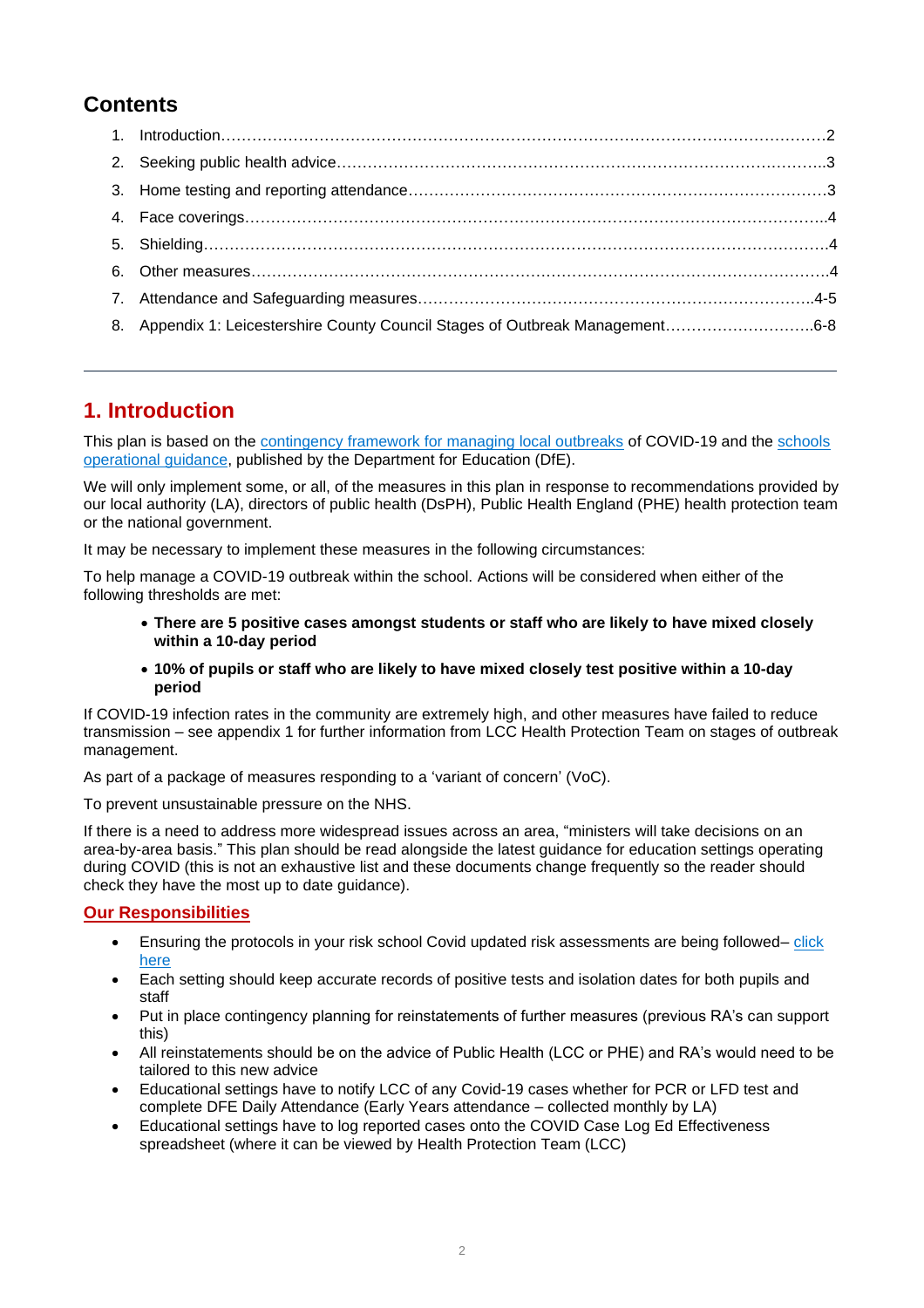• Health Protection Team (LCC) will recommend and support which stage of outbreak management the setting should enter

## **2. Seeking public health advice**

### **Indicator Triggers**

The thresholds, detailed below, can be used by settings as an indication for when to seek public health advice if they are concerned (whichever of these thresholds is reached first):

- **5 students or staff**, who are likely to have mixed closely, test positive for COVID-19 within a 10-day period;
- OR **10% of students or staff** who are likely to have mixed closely test positive for COVID-19 within a 10-day period
- cases amongst staff mean a setting meets the threshold, described above, the setting will need to contact the Self-Isolation Service Hub on 020 3743 6715 and provide the Test and Trace Account ID of the person who tested positive, alongside the names of co-workers identified as close contacts. This allows contacts to receive the necessary public health advice, and self-isolation support.
- All settings should seek public health advice from the DfE helpline if a pupil, student, child, or staff member is admitted to hospital with COVID-19.

When one of the thresholds above is met, we will review the testing, hygiene and ventilation measures already in place.

We will also seek public health advice from a director of public health or our local health protection team, Leicestershire County Council – 0116 305 0740.

We will be responsible for seeking this advice, and will do so by telephoning the DfE helpline (0800 046) 8687).

# **3. Home testing and reporting covid cases**

If recommended, we will increase the use of home testing by pupils and staff. If it is advised that we reintroduce an asymptomatic testing site (ATS) at our school, we will consult with the director of public health (DsPH) to discuss any further support we need to do this.

Currently students and staff are testing twice weekly, with regular distribution of test kits to staff and students being ordered and managed by the school

While testing remains voluntary, we encourage as many students and staff as possible to continue with this process at home until the end of September, when this will be reviewed by the Government.

For every home test taken, students and staff must report the results via the NHS website [www.gov.uk/report](https://emea01.safelinks.protection.outlook.com/?url=http%3A%2F%2Fwww.gov.uk%2Freport-covid19-result&data=04%7C01%7C%7Cecd957b02b2e4109e5f208d96ee37795%7C84df9e7fe9f640afb435aaaaaaaaaaaa%7C1%7C0%7C637662745502685484%7CUnknown%7CTWFpbGZsb3d8eyJWIjoiMC4wLjAwMDAiLCJQIjoiV2luMzIiLCJBTiI6Ik1haWwiLCJXVCI6Mn0%3D%7C1000&sdata=ifbow2d5sYKjf6v%2BuHypqsM9zppOEJsylWQjJ6qT5pc%3D&reserved=0)[covid19-result](https://emea01.safelinks.protection.outlook.com/?url=http%3A%2F%2Fwww.gov.uk%2Freport-covid19-result&data=04%7C01%7C%7Cecd957b02b2e4109e5f208d96ee37795%7C84df9e7fe9f640afb435aaaaaaaaaaaa%7C1%7C0%7C637662745502685484%7CUnknown%7CTWFpbGZsb3d8eyJWIjoiMC4wLjAwMDAiLCJQIjoiV2luMzIiLCJBTiI6Ik1haWwiLCJXVCI6Mn0%3D%7C1000&sdata=ifbow2d5sYKjf6v%2BuHypqsM9zppOEJsylWQjJ6qT5pc%3D&reserved=0) or NHS app, and we also ask that the school is notified of via phone as well as staff and student online forms. For example, student results report form

> [https://forms.office.com/Pages/ResponsePage.aspx?id=Qwncg1n5rUqcJcJ8tJg](https://emea01.safelinks.protection.outlook.com/?url=https%3A%2F%2Fforms.office.com%2Fpages%2Fresponsepage.aspx%3Fid%3Dqwncg1n5ruqcjcj8tjg-pa4syulubg5nil9hmmvzobduqklvsufamfk4wdi1tlrqternq1nooegyms4u&data=04%7C01%7C%7Cecd957b02b2e4109e5f208d96ee37795%7C84df9e7fe9f640afb435aaaaaaaaaaaa%7C1%7C0%7C637662745502695432%7CUnknown%7CTWFpbGZsb3d8eyJWIjoiMC4wLjAwMDAiLCJQIjoiV2luMzIiLCJBTiI6Ik1haWwiLCJXVCI6Mn0%3D%7C1000&sdata=zAKTXQPqHKQaL%2Bh83%2Fkb4lUv5cpdiZvOcETJK49f2XA%3D&reserved=0)[pA4SyULUbg5Nil9hMMvzoBdUQklVSUFaMFk4WDI1TlRQTERNQ1NOOEgyMS4u](https://emea01.safelinks.protection.outlook.com/?url=https%3A%2F%2Fforms.office.com%2Fpages%2Fresponsepage.aspx%3Fid%3Dqwncg1n5ruqcjcj8tjg-pa4syulubg5nil9hmmvzobduqklvsufamfk4wdi1tlrqternq1nooegyms4u&data=04%7C01%7C%7Cecd957b02b2e4109e5f208d96ee37795%7C84df9e7fe9f640afb435aaaaaaaaaaaa%7C1%7C0%7C637662745502695432%7CUnknown%7CTWFpbGZsb3d8eyJWIjoiMC4wLjAwMDAiLCJQIjoiV2luMzIiLCJBTiI6Ik1haWwiLCJXVCI6Mn0%3D%7C1000&sdata=zAKTXQPqHKQaL%2Bh83%2Fkb4lUv5cpdiZvOcETJK49f2XA%3D&reserved=0)

Should a child test positive, parents/guardians are responsible for reporting to the school immediately, or emailing our **Attendance Team** at [jfcattendance@johnferneley.org](mailto:jfcattendance@johnferneley.org)**,** who will then mark the child absent as self-isolating.

Alongside the updated guidance, Individuals are no longer required to self-isolate if they live in the same household as someone with COVID-19, or are a close contact of someone with COVID-19. Instead, they will be contacted by NHS Test and Trace, informed they have been in close contact with a positive case and advised to take a [PCR](https://emea01.safelinks.protection.outlook.com/?url=https%3A%2F%2Fwww.gov.uk%2Fget-coronavirus-test&data=04%7C01%7C%7Cecd957b02b2e4109e5f208d96ee37795%7C84df9e7fe9f640afb435aaaaaaaaaaaa%7C1%7C0%7C637662745502705387%7CUnknown%7CTWFpbGZsb3d8eyJWIjoiMC4wLjAwMDAiLCJQIjoiV2luMzIiLCJBTiI6Ik1haWwiLCJXVCI6Mn0%3D%7C1000&sdata=7z%2FxFB%2FpbEbrY70tf3mGExzL0R0UOnr9nB6Saad%2FaaI%3D&reserved=0) test.

We continue to encourage all individuals to take a PCR test, if advised to do so. Alongside staff, students with home testing kits are to continue to test themselves **twice weekly (Sunday and Wednesday).** Test kits will be ordered and distributed by the school on a three-weekly basis.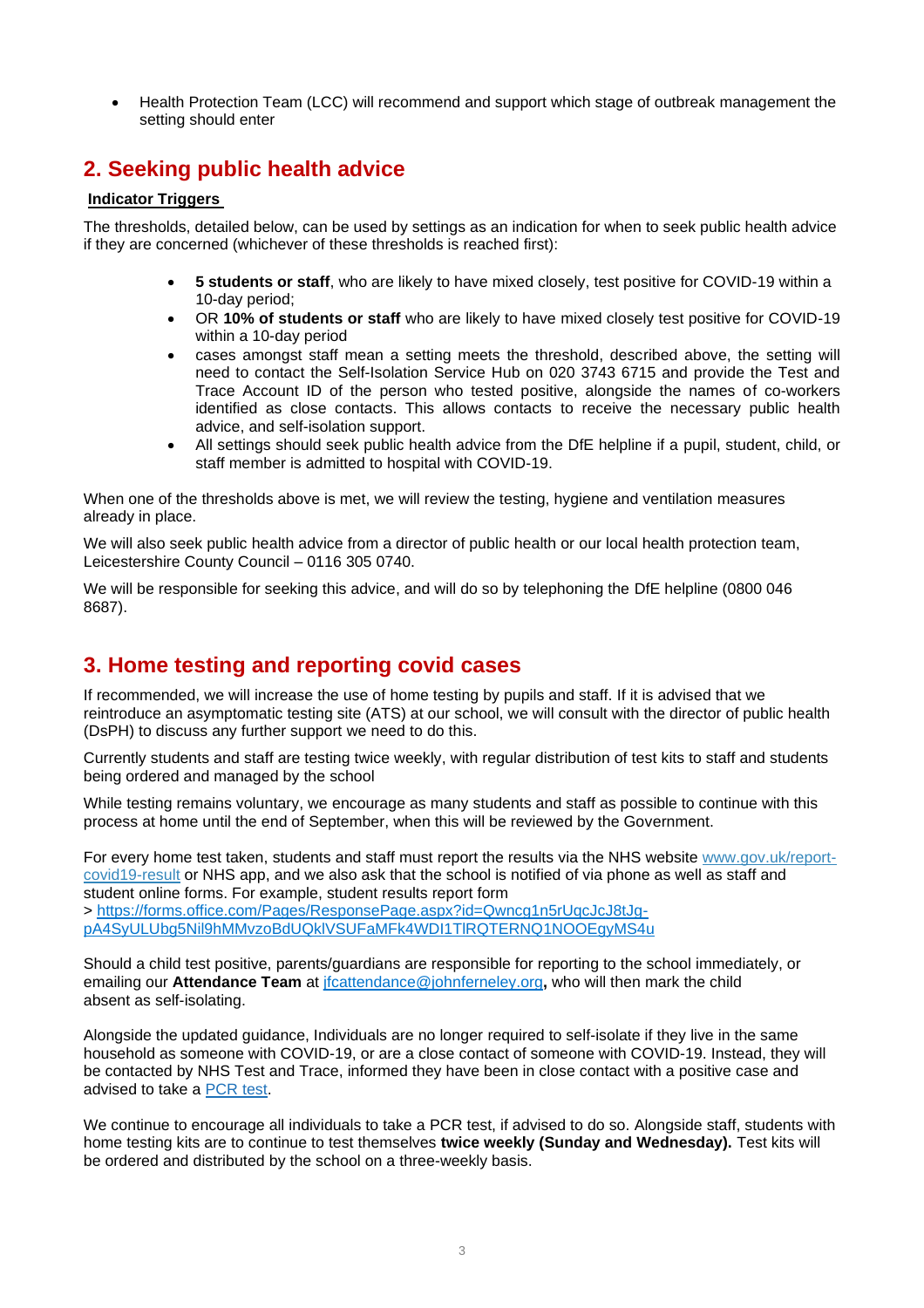# **4. Face coverings**

Should face coverings be recommended, due to local outbreaks or advice given to the school from PHE, the school will amend their Risk Assessment and inform the school community of any updates.

# **5. Shielding**

We will adhere to national guidance on the reintroduction of shielding, which would apply to those on the shielded [patient list \(SPL\).](https://digital.nhs.uk/coronavirus/shielded-patient-list)

Senior Leaders will speak to individuals required to shield about additional protective measures in school or arrangements for home working or learning, if required.

## **6. Other measures**

Parents/guardians, pupils and staff will be kept informed promptly about the introduction of updated guiadnace or any new control measures. This will be done via email / letter home, once a decision has been made.

If recommended, we may have to limit:

- ❖ Residential educational visits
- ❖ Live events
- ❖ Transition or taster days
- ❖ Parents/guardians or visitors coming into school
- ❖ Live performances or practical sessions
- ❖ If recommended, we may have to reintroduce:
- ❖ Bubbles and year group areas to reduce mixing between groups

## **7. Attendance restrictions**

If some attendance restrictions are needed or advised by PHE, all vulnerable children, children of critical workers, students in Years 10 and 11 and other students who could be due to take external exams this academic year should still be allowed to attend provision on site. If attendance is restricted further, vulnerable children and children of critical workers will be allowed to attend on site.

Attendance restrictions will only be recommended as a last resort. If recommended, we will implement the measures in this section.

## **7.1 Eligibility to remain in school**

If restrictions are recommended, we will stay open for:

Vulnerable students

Children of critical workers

#### **7.2 Education and support for pupils at home**

All other pupils will be required to stay at home and will receive remote education. All students will have access to a laptop / device to complete the necessary work required. All students will have access to the Teams platform.

We will aim to deliver remote education that meets the same quality and quantity of education that students would receive in school, as outlined in our **Remote Learning Policy** [here.](https://www.mowbrayeducation.org/attachments/download.asp?file=616&type=pdf)

The school will continue to provide meals or free school meal vouchers (local authority only) for students eligible for benefits-related free school meals while they are not attending school because of COVID-19 isolation guidelines.

Free School Meal vouchers will be distributed by the school, to those eligible, with further instructions on email.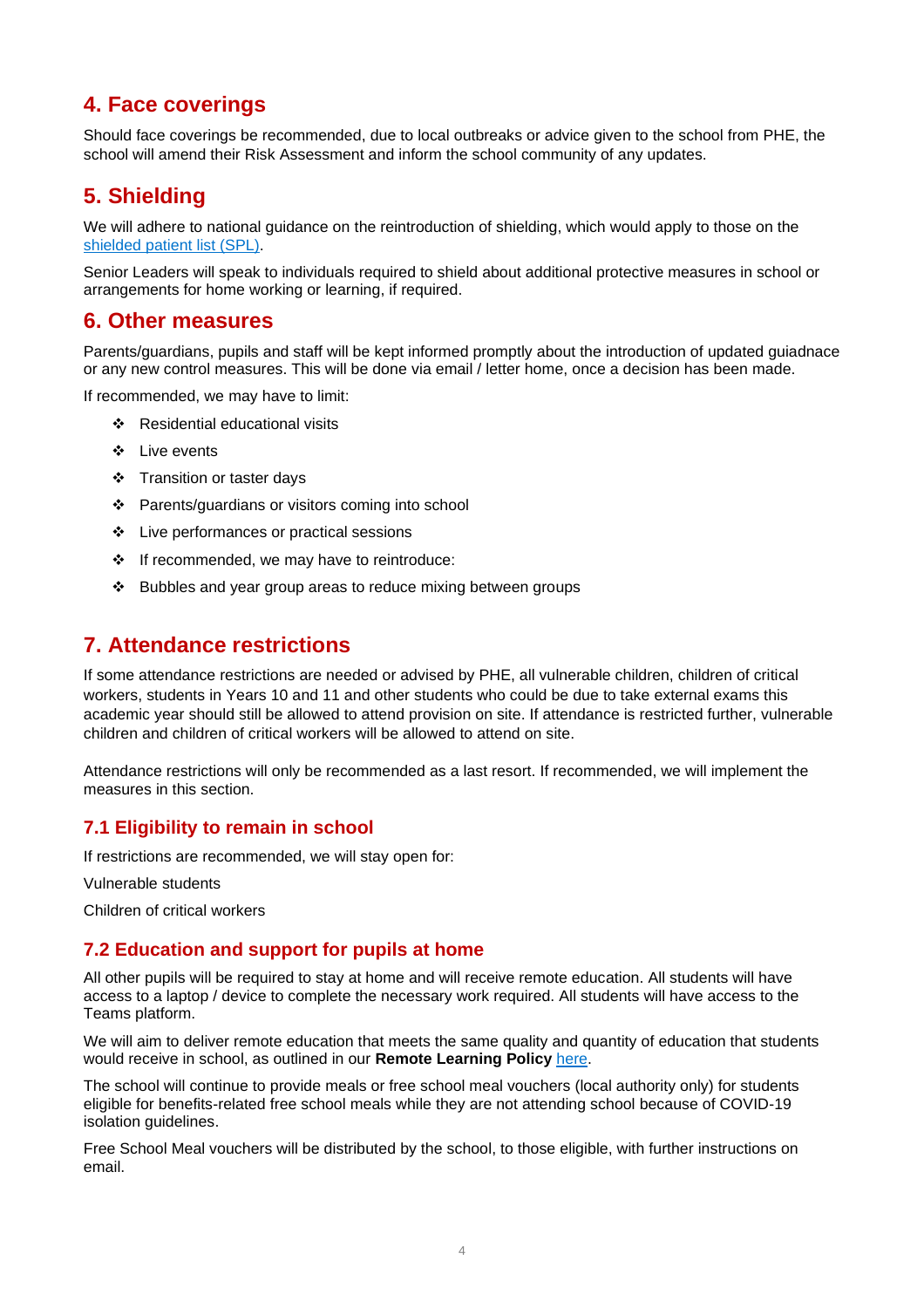## **7.3 Wraparound care**

We will limit access to before and after-school activities and wraparound care during term time and the summer holidays to those that need it most.

We will communicate who will be eligible to attend once any new restrictions are confirmed.

## **7.4 Safeguarding – remote education**

- We will continue review our child protection policy to make sure it reflects the local restrictions and remains effective.
- We will always have a trained DSL or deputy DSL on site during a general school closure; if this is not possible a senior leader will take on the responsibility for coordinating safeguarding.

When vulnerable students are absent, we will:

- ❖ Speak to parents/guardians and, where appropriate, social workers and the local authority, to work out the reason for absence
- ❖ Encourage attendance
- ❖ Ensure vulnerable pupils can access appropriate education and support while at home
- $\div$  Maintain contact, and check regularly that the pupil is able to access remote education provision and support while they are at home
- Scheduled weekly video calls / phone calls to groups of students and families will take place, in coordination with the Safeguarding team.
- Wellbeing video calls, phone calls and emails will be made regularly by the SEND team, Pastoral year teams and safeguarding team (in line with student risk assessments / needs) to ensure that students are safe and well at home. Part of the wellbeing calls will be to monitor access to the remote learning so that support can be provided for that child.
- Cause for concern students will be shared with staff weekly by the arranged DSL, and necessary staff meeting agendas will be reviewed.
- All students are briefed on the remote learning protocols as per the Trust Remote Learning Policy, such as not taking or recording images, engaging with online lessons.
- Students and families have all been reminded of the DSL's email and encouraged to contact should they need to; support phone numbers/websites are shared with all students.
- All students are taught through PSHE lessons about the dangers on online activity, including excessive use of IT, cyberbullying, sharing inappropriate words or images.
- All students are guided on how to maintain good mental health and wellbeing through exercise, health social and family interactions, good routines, including sleep, healthy eating and more.
- Regular questionnaires will continue to be sent to all staff, students and parents during any remote education. Within these surveys there are opportunities to spot potential safeguarding concerns (questions around mental health, anxieties, difficulties, concerns) which are to be then followed up.
- Tutors will continue to hold remote morning tutor sessions to register students remotely every morning. Anyone absent by lesson 1 is followed up by an email/phone call home, to be made by the Attendance team. Parents/guardians are made aware that they need to call/email in as usual if their child is sick, has an appointment, is late etc. This is managed by the Attendance team.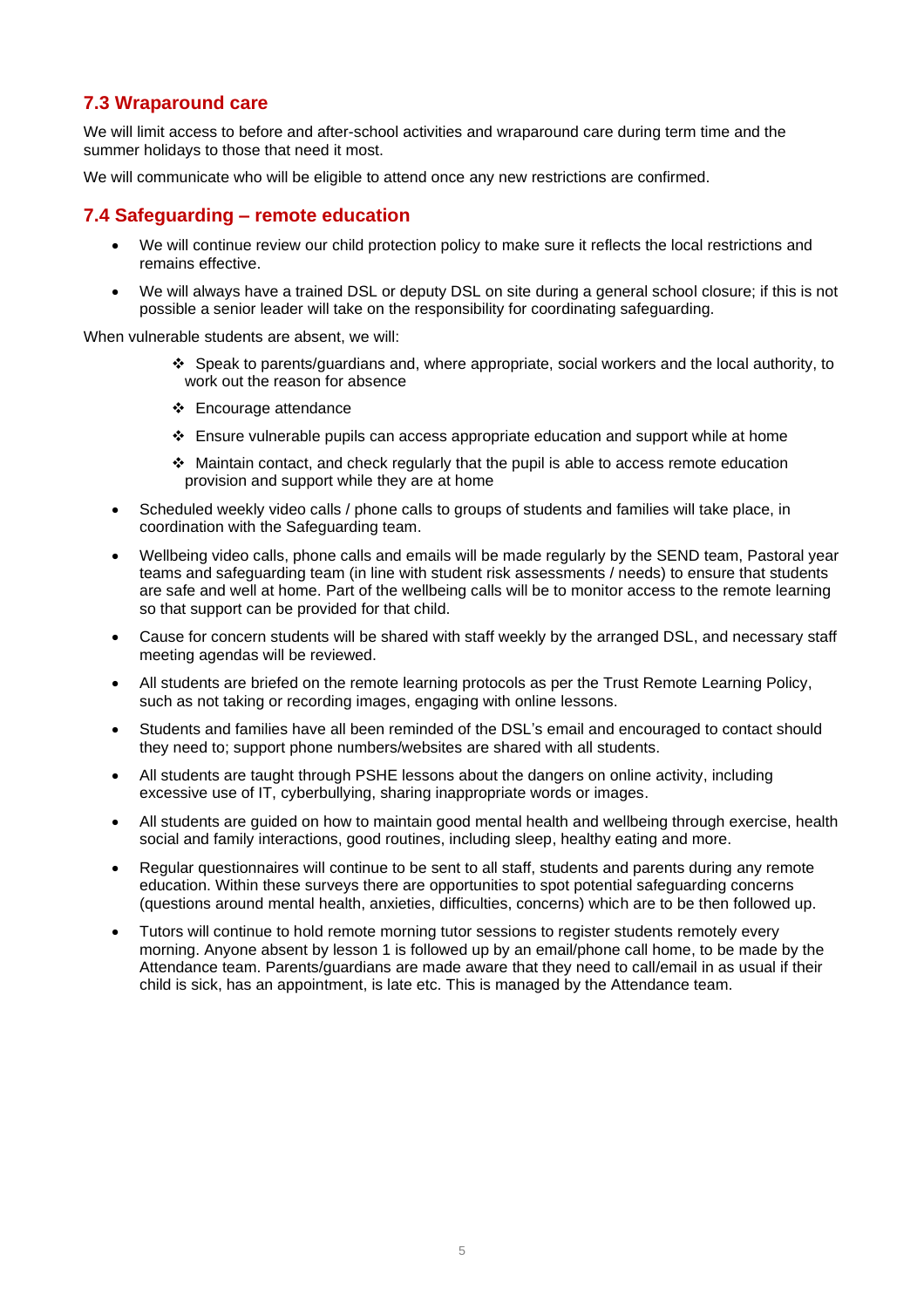## **Appendix 1:**

## **Stages of Outbreak Management**

The Health Protection Team (LCC) will contact the setting and assess the COVID-19 cases based on:

- Number of current positive and symptomatic cases
- Number of previous cases at the setting
- Rates and cases in the local area
- Protective measures in the setting

The table below outlines the criteria and measures that HPT LCC will consider for settings who require outbreak management. Stages outlined in this table are flexible and will be recommended after consultation between HPT LCC and the education setting. Any protective measures recommended will be subject to restrictions and exemptions (e.g. primary aged children will not take part in asymptomatic testing)

| <b>Stage</b>                 | <b>Criteria</b>                                                        | Measures that may be introduced                                                            |  |
|------------------------------|------------------------------------------------------------------------|--------------------------------------------------------------------------------------------|--|
|                              | 0-4 cases, unlinked, or linked outside of<br>setting within 10 days    | None                                                                                       |  |
|                              | Setting has not had high case numbers<br>previously                    | (if setting not in line with current guidance- LCC HPT<br>will advise that they should be) |  |
| <b>Stage</b><br>0            | Low cases in local area                                                |                                                                                            |  |
|                              | Setting in line with current guidance                                  |                                                                                            |  |
|                              | 5- 10 cases within 10 days- linked in<br>setting                       | Emphasising and enhancing current measures -<br>cleaning, ventilation, testing etc.        |  |
| <b>Stage</b><br>1            | OR 10% of staff and pupils test positive                               | Encouraging uptake of asymptomatic testing                                                 |  |
|                              | within 10 days, and are linked<br>OR setting has medium level of cases | Activities taking place outdoors, including exercise,<br>assemblies, or classes            |  |
|                              | previously<br>OR medium levels in local area                           | One-off enhanced cleaning focussing on touch<br>points and any shared equipment            |  |
|                              |                                                                        | Communications from the setting to the community<br>about current cases.                   |  |
|                              | 11-20 cases within 10 days linked in<br>setting                        | Emphasising and enhancing current measures -<br>cleaning, ventilation, testing etc.        |  |
|                              | OR setting has medium/high level of                                    | Encouraging uptake of asymptomatic testing                                                 |  |
| <b>Stage</b><br>$\mathbf{2}$ | cases previously<br>OR medium/high levels in local area.               | Activities taking place outdoors, including exercise,<br>assemblies, or classes            |  |
|                              |                                                                        | One-off enhanced cleaning focussing on touch<br>points and any shared equipment            |  |
|                              |                                                                        | Communications from LCC about the cases                                                    |  |
|                              |                                                                        | Reintroducing face coverings in communal areas                                             |  |
|                              |                                                                        | Limiting visits, performances etc.                                                         |  |
|                              |                                                                        | <b>IPC/HPT LCC visit</b>                                                                   |  |
|                              | 21+ cases within 10 days linked in<br>setting                          | Emphasising and enhancing current measures -<br>cleaning, ventilation, testing etc.        |  |
| <b>Stage</b><br>3            | AND/OR setting has high level of cases<br>previously                   | Activities taking place outdoors, including exercise,<br>assemblies, or classes            |  |
|                              | AND/OR high levels in local area                                       | One-off enhanced cleaning focussing on touch                                               |  |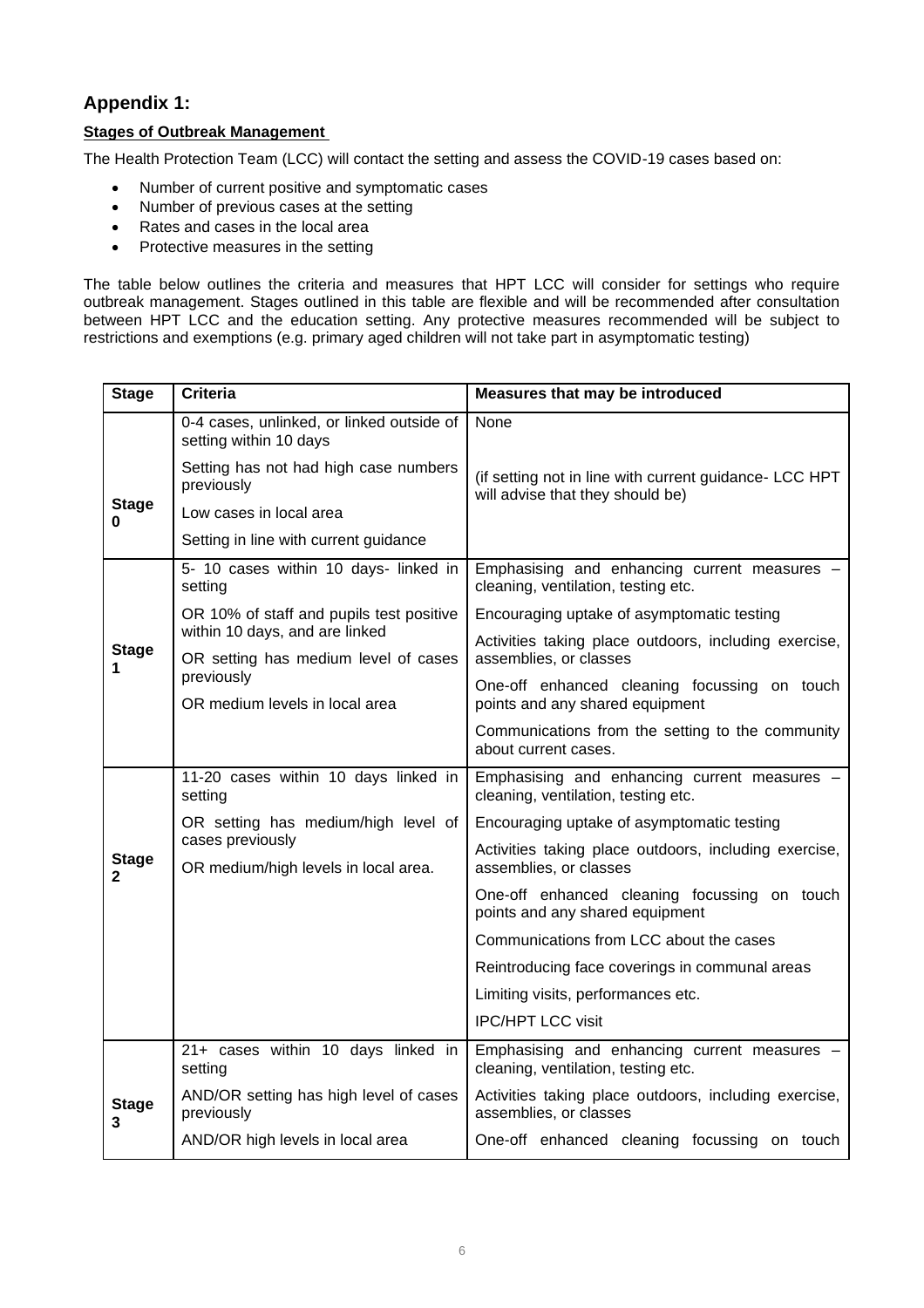|                   |                                                     | points and any shared equipment                                                   |
|-------------------|-----------------------------------------------------|-----------------------------------------------------------------------------------|
|                   |                                                     | <b>Reintroducing ATS</b>                                                          |
|                   |                                                     | Surge testing                                                                     |
|                   |                                                     | Communications from LCC about the cases                                           |
|                   |                                                     | - specific to setting circumstances                                               |
|                   |                                                     | Reintroducing bubbles                                                             |
|                   |                                                     | Reintroducing facemasks in classrooms                                             |
|                   |                                                     | Limiting visits, performances etc.                                                |
|                   |                                                     | Escalation to an OCT                                                              |
|                   |                                                     | <b>IPC/HPT LCC visit</b>                                                          |
| <b>Stage</b><br>4 | 50+ cases/30% of setting positive within<br>10 days | Emphasising and enhancing current measures<br>cleaning, ventilation, testing etc. |
|                   |                                                     | Activities taking place outdoors, including exercise,<br>assemblies, or classes   |
|                   |                                                     | One-off enhanced cleaning focussing on touch<br>points and any shared equipment   |
|                   |                                                     | Limiting attendance                                                               |
|                   |                                                     | Reintroducing ATS                                                                 |
|                   |                                                     | Surge testing                                                                     |
|                   |                                                     | Communications from LCC about the cases-specific<br>to setting circumstances      |
|                   |                                                     | Escalation to an OCT                                                              |
|                   |                                                     | <b>IPC/HPT LCC visit</b>                                                          |

## **Escalation**

Settings that enter stages 3 and 4 of outbreak management are likely to be taking part in Outbreak Control Teams (OCTs) with PHE and LCC. Settings will be supported in OCTs with the implementation of measures such as reintroducing bubbles and limiting attendance.

#### **Enhancing Measures**

If a setting is advised to enhance or emphasise their current measures, they should review their current risk assessment to ensure that this is up-to-date and in line with current guidance and consider

- $\triangleright$  reminding the settings community about the increased need for hand and respiratory hygiene
- $\triangleright$  re-introduce routines that encourage a better uptake of hand hygiene, for example checking that pupils are washing hands after breaks
- $\triangleright$  enhance cleaning, a setting should consider if there are any areas of the setting that are not cleaned frequently enough i.e. Touchpoints
- ➢ consider increasing ventilation, for example opening more windows and introducing systems to ensure windows and doors are kept open. The setting should encourage staff and pupils to bring extra layers of clothing to ensure thermal comfort whilst increasing ventilation.